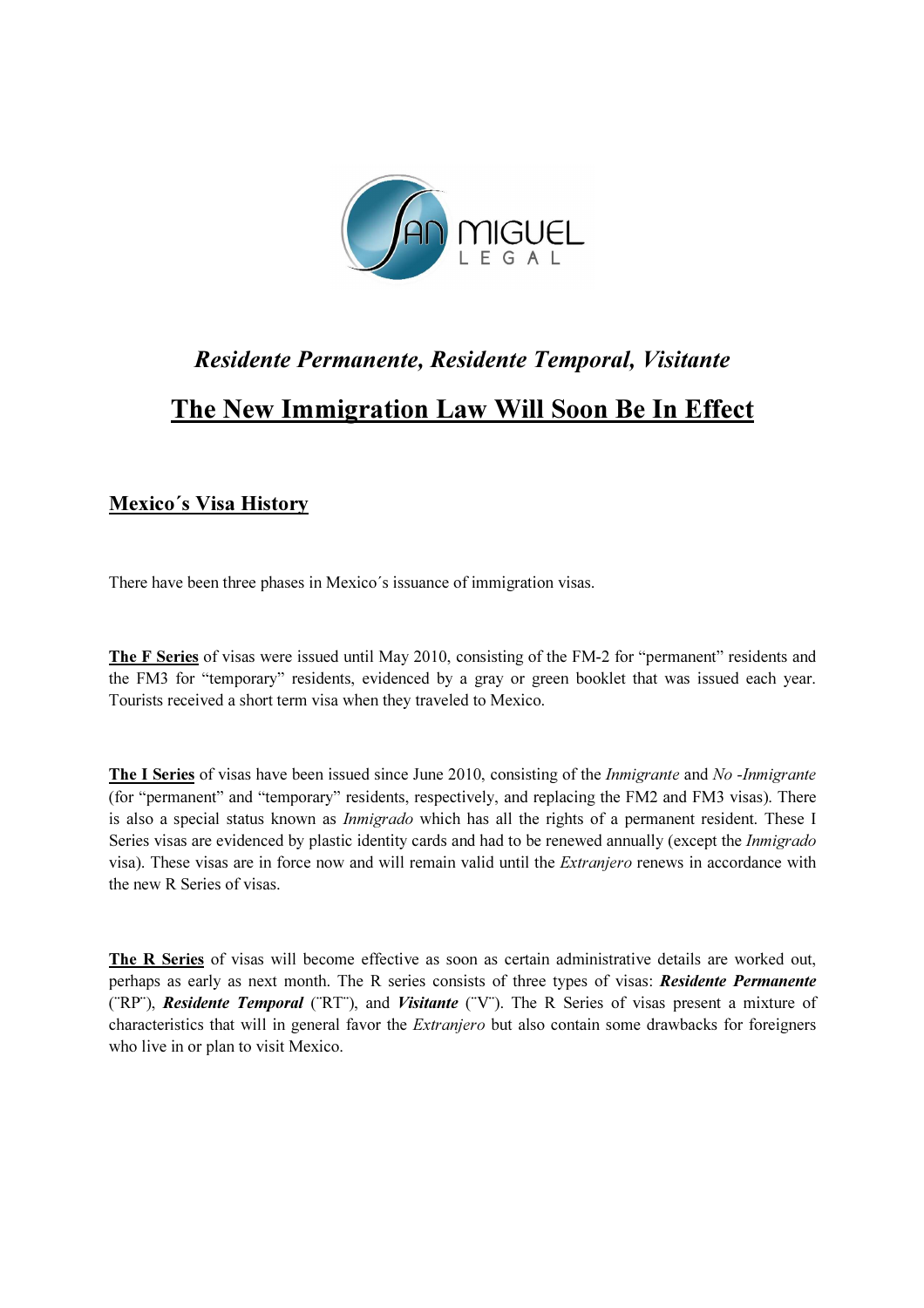## The R Series Legislative and Administrative History

On May 24, 2011, President Calderón signed into law the new Ley de Migración (Immigration Law). Since then, the law had been in a post-partum governmental nursery, awaiting two key events before being exhibited to the expectant *Extranieros*: Issuance of the final draft of Rules and Regulations ("el Reglamento") and their Publication in Diario Oficial de la Federación, which occurred on September 28, 2012.

They will become effective by November  $12<sup>th</sup>$ , 2012. Meanwhile, a Manual for *Migración* officials to use in interpreting the Law and the Rules and Regulations, is expected to be published in the November-January period. Extranjeros renewing prior to November 12 will do so under the Series I visa structure. For those renewing after November 12, their current Immigration Cards will be valid until they need to renew, at which time, they will become eligible to receive one of three Visas: 1) Residente Permanente ("RP") Permanent Resident; 2) Residente Temporal ("RT") Temporary Resident or 3) Visitante ("V") Visitor.

## Analysis of the R Series Visas

**Residente Permanente ("RP")** is the equivalent to the current *Inmigrado* status and will be a welcome status to long term residents, as it will have three very important qualities: 1) an indefinite time period, 2) will not need to be renewed, and 3) will include the right to work!!!

You will receive the status of **Residente Permanente** ("RP") if: A) you have the current "Inmigrado" status; B) if you are a refugee or have political asylum with a *No-Inmigrante* status; C) if you are pensioned or retired and you receive an income that allows you to live in Mexico (an amount yet to be defined); D) if your child, spouse or parents are Mexican; E) after two years as Residente Temporal under a Point System (yet to be defined); or  $\bf{F}$ ) if you have 4 years as *Residente Temporal* (taking into consideration previous renewals under the Series I visa structure).

**Residente Temporal ("RT")** status will enable holders to leave and reenter Mexico as often as they wish, a boon for frequent travelers to their home country. Another benefit: it may be possible for "RT" holders to obtain a work permit if they act as an independent entrepreneur or if they have received an offer to work from a Mexican business. An "RT" visa may be renewed for up to 4 years, another benefit for the Extranjero.